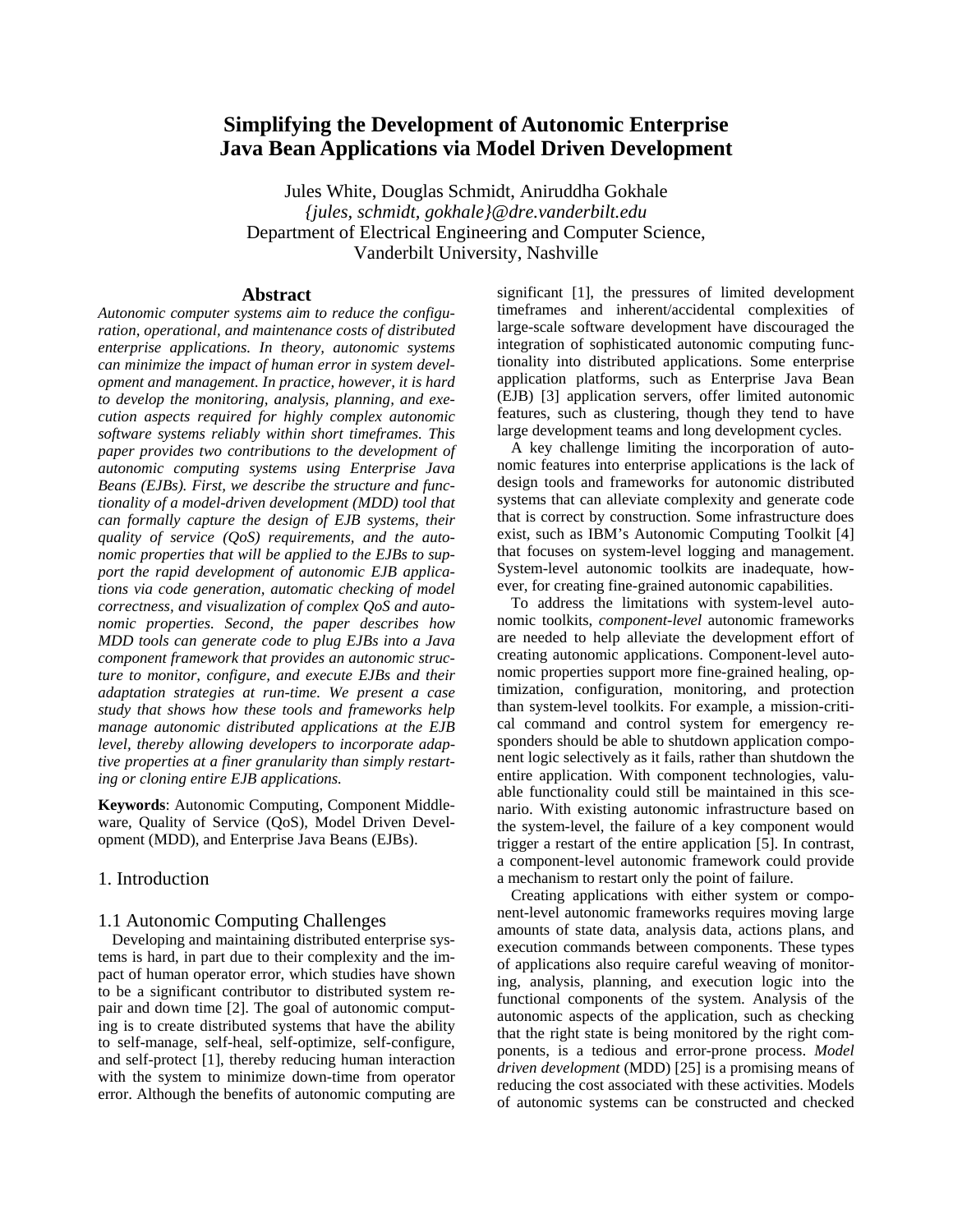for correctness to ensure that system designs meet autonomic requirements. Tools can then be used to generate the various capabilities to move data, coordinate actions, and perform other autonomic functions.

# **1.2 Simplifying Autonomic System Design and Implementation via Model Driven Development**

To address the need for a component-level autonomic computing framework, and to reduce the difficulty of *ad hoc* techniques that manually imbue autonomic qualities into distributed applications, we have created the *J3 Process,* which is a tool suite for the rapid design and implementation of autonomic applications. J3 consists of the following open-source<sup>[1](#page-1-0)</sup> MDD tools and autonomic computing frameworks:

- **J2EEML**, which is a domain-specific modeling language (DSML) [13] that formally captures the design of EJB systems, their quality of service (QoS) [6] requirements, and the autonomic adaptation strategies of their EJBs. J2EEML constraint checkers help ensure that autonomic applications are constructed correctly and its models capture autonomic properties and reduce the design and implementation complexity of autonomic systems.
- **Jadapt**, which is a J2EEML model interpreter that generates code to plug EJBs into JFense, a componentlevel autonomic computing framework for EJB systems. The QoS and autonomic properties modeled via J2EEML can be analyzed by Jadapt. Jadapt in turn generates the EJBs and the glue code required to integrate them into **JFense**, which is a framework for monitoring, configuring, and resetting individual EJBs from an autonomic manager [8].

This paper provides several contributions to the development of autonomic computing systems using EJBs. First, we describe the structure and functionality of J2EEML and show how it simplifies the design of autonomic systems and facilitates the resolution of common autonomic system design challenges by providing notations and abstractions that are aligned with autonomic, QoS, and EJB terminology, rather than low-level features of operating systems, middleware platforms, and third-generation programming languages. Second, we describe how Jadapt generates EJB and Java code from J2EEML models to ensure that an autonomic application meets its specifications and to reduce implementation time. Third, we show how JFense provides a set of reusable autonomic components that allow developers to plug-in EJB applications and focus on autonomic logic, rather than the glue for constructing the autonomic system. Finally, we illustrate how the J3 Process significantly reduces the complexity of designing and implementing an autonomic EJB application.

#### **1.3 Paper Organization**

The remainder of this paper is organized as follows: Section 2 describes the design challenges of building component-level autonomic EJB applications; Section 3 gives an overview of J2EEML, Jadapt, and JFense in the context of a representative distributed EJB application we developed as a case study; Section 4 compares our work with related research; and Section 5 presents concluding remarks.

## **2 Key Challenges of Developing Autonomic EJB Component Frameworks**

Autonomic applications require four elements to achieve their goals: *monitoring, analysis, planning, and execution* [1]. These elements form a *controller* that attempts to monitor and adapt the application to maintain its goals. This section describes how each of these autonomic system elements should be designed to function properly and how applying MDD tools and frameworks helps simplify this process in the context of an EJBbased constraint-optimization system that schedules highway freight shipments using a multi-layered autonomic architecture, as shown in Figure 1.



Figure 1 shows the container and autonomic layers monitoring our example EJB application. Each autonomic layer contains monitoring, analysis, planning, and execution components. The highway freight scheduling system, used for our case study, is designed to assign drivers and trucks to freight shipments. The system has a list of freight shipments, which it must schedule. The system uses a constraints optimization engine to find a cost effective assignment of drivers and trucks to shipments. A central component to this system is the module for determining the route time from a truck's current location to a shipment start or end point. The *Route Time Module* (RTM) uses a geo-database and the GPS coordinates from the truck to perform the calculation. This

<span id="page-1-0"></span><sup>&</sup>lt;sup>1</sup> The J3 Process languages, tools, and frameworks are available from www. sourceforge.net/projects/j2eeml.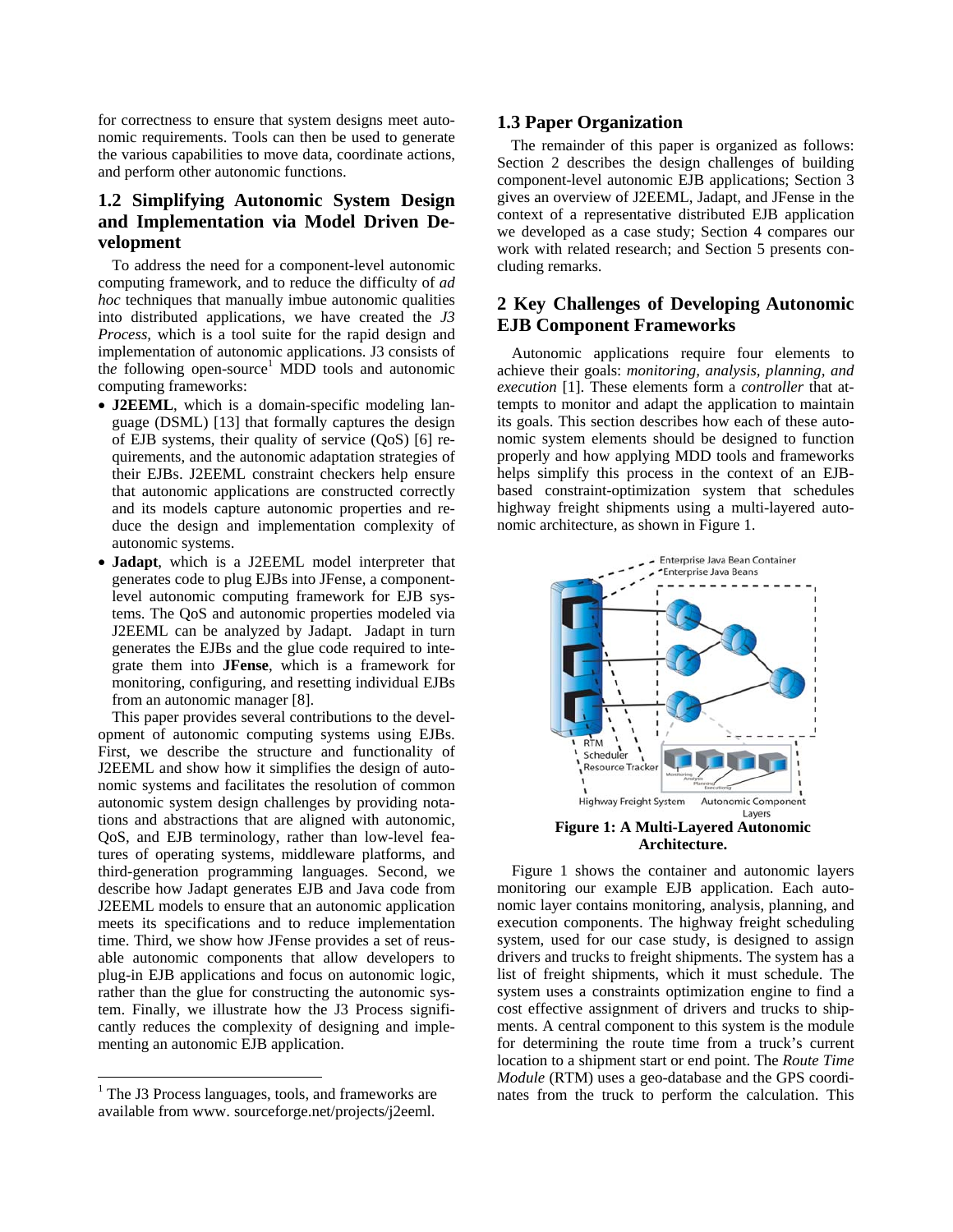module will be the central part of our case study since it is crucial to the proper operation of the optimization engine. A heavy load is placed on the RTM and thus it is crucial that it maintains its QoS goals. The remainder of this section uses the RTM to illustrate key design challenges associated with autonomic systems. Section 3 then describes the J3 Process, MDD tools, and autonomic component frameworks we developed to implement the RTM and resolve these challenges.

### **2.1 Monitoring**

In autonomic systems, monitoring is the means by which applications observe their own state. This state information becomes vital data that autonomic applications use to reason about how to manage themselves. It is therefore crucial that the right information be collected at the right times and in a manner that does not adversely impact the functionality and QoS of the system. The following are key design challenges faced when developing the monitoring aspects of an autonomic system:

1. Deciding what state information should be monitored

2. Deciding where the monitoring logic should reside in the autonomic application and

3. Deciding how and when to monitor.

We describe each of these challenges below and explain how they arise in the context of our highway freight scheduling system.

**Challenge 2.1.1: Deciding what state information to monitor.** The first design challenge developers of autonomic systems must address is what state information applications should self-monitor. For some systems, this information could include CPU and memory utilization. For other systems, exceptions thrown by the application or error messages in a log might be more relevant.

 For example, one bottleneck in our highway freight scheduling system is the Route Time Module (RTM), which calculates the time required for a truck to reach a pickup location from its current position. This information is crucial to determine fuel costs and arrival estimates. If the RTM cannot keep up with demand, delivery quality will degrade since schedules will lag behind the actual positions of the trucks. If an empty truck is en route to a pickup and a new delivery request arrives, it might be more cost effective to divert the empty truck to service the new request and assign a different truck to handle its current request. This diversion is only feasible, however, if the current truck positions and route times are accurate. If the truck has already arrived at the original pickup location, but the scheduler is using earlier data where the truck has yet to arrive, it might redirect the truck to the new pickup, even though it is not costeffective to redirect a truck that is picking up a shipment. The data provided by the RTM must not lag too far behind real-time, therefore, so the system needs to monitor the time needed to fulfill each route time request and adjust its routing calculation policies if it falls behind.

**Challenge 2.1.2: Deciding where the monitoring logic should reside.** The decision of what to monitor

directly affects where the monitoring logic will reside. To monitor a log for errors, the logic could be at any level of the application, such as a central control level. For observing exceptions or the load on a specific subcomponent of the application, the monitoring logic must be embedded more deeply. In particular, developers must position the monitoring precisely so that it is close enough to capture the needed information, but not so deeply entangled in the application logic that it adversely affects application design that is tuned for performance and separation of concerns.

In our freight scheduling system, we must ensure separation of concerns in the application design and find an efficient means of monitoring. The monitoring logic for the RTM, however, should not be entangled with the route time calculation logic. Moreover, the time to monitor each request should be insignificant compared to the time to fulfill each route request.

**Challenge 2.1.3: Deciding how and when to monitor.** Another key design challenge that must be addressed is how to monitor, i.e., whether to use an active polling approach vs. a more passive event-based approach. Polling works well in some situations, but can waste resources by "busy waiting" when nothing is happening. Determining when to poll can also be challenging, i.e., polling too often can degrade performance, whereas polling too little can miss important state information. Within an EJB application, polling is even harder since the beans should not start or manipulate threads. The inability to create a timing mechanism to drive the polling period, makes polling hard to implement in EJB applications.

An alternate approach for monitoring is to listen for events, where components notify certain registered observers when their state changes. Event-based monitoring in EJBs can be implemented by observing a system log, e.g., using IBM's Generic Log Adapter [11] and Common Base Event format [12]. Another event-based approach is to broadcast events from specific components within the application, which performs all monitoring via method calls rather than string analysis of a log. This method forces developers to think carefully about the granularity of events to broadcast.

Event monitoring captures state information when interesting things occur, which can simplify the analysis logic since less superfluous data is examined and the problems associated with polling intervals are avoided. It is straightforward to implement event monitoring in an EJB application since EJBs do not impose any restrictions that make this strategy hard. The downside to event monitoring, however, is that the components must have the logic to determine when to broadcast events. For checking the status of a database connection, therefore, polling might be a better solution. With an event-based approach a component would only discover a broken connection when it attempted to use it, whereas a polling-based solution could discover the problem earlier.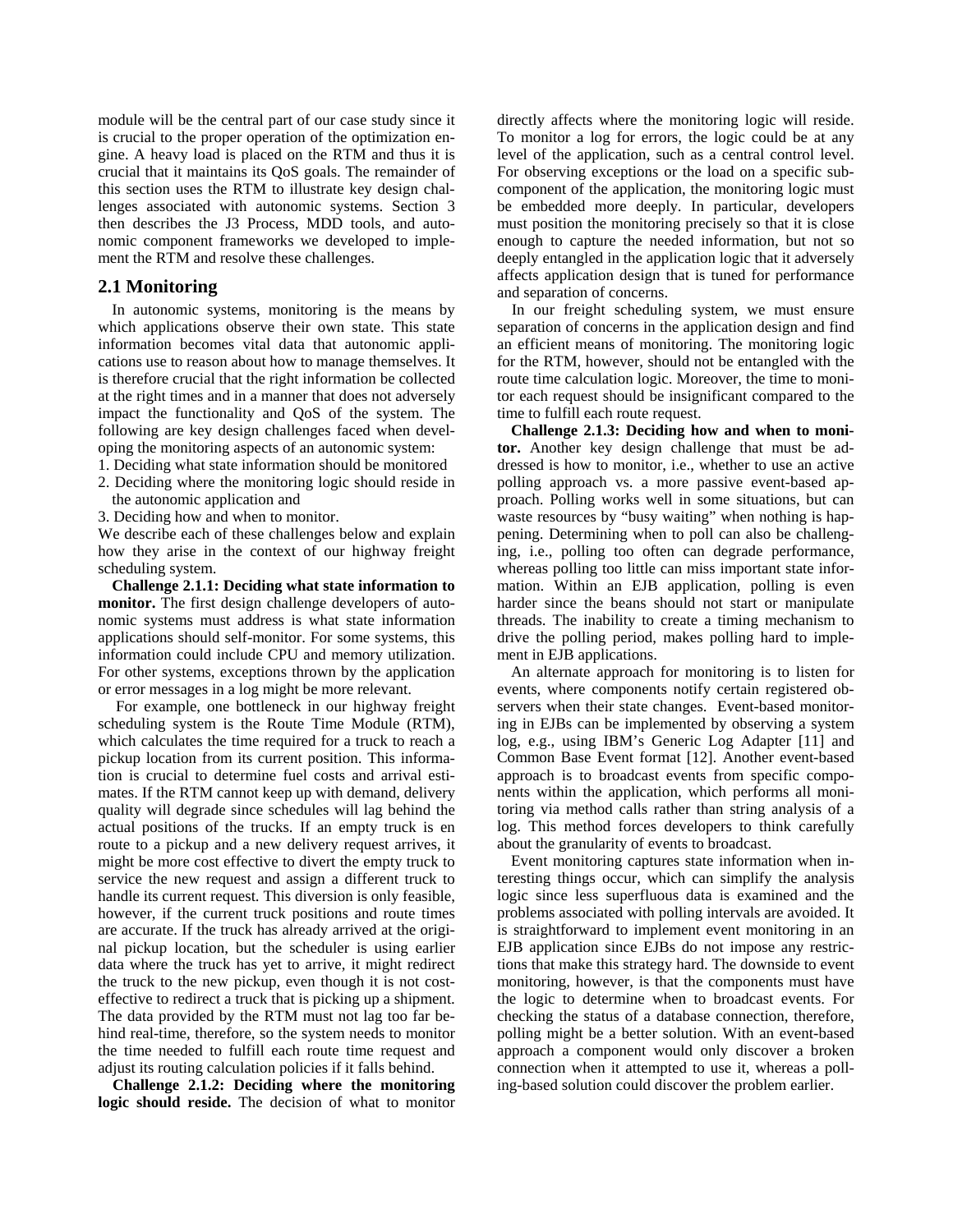In the context of our freight scheduling system, eventbased monitoring makes more sense since the system is only concerned about the time for requests. An eventbased system could easily notify the monitor of each request servicing time. A polling approach would require queueing servicing times so that information was not lost during polling periods. Queueing can introduce unneeded complexity, however, and might also create a significant lag time before a QoS failure was detected.

#### **2.2 Analysis**

In autonomic systems, analysis is the process of taking state information acquired by monitoring and reasoning about whether certain conditions have been met. For example, analysis often tries to determine if an application is maintaining its QoS requirements. The analysis aspects of an autonomic system can be centralized and executed on the totality of the system state or can be distributed and concerned with small discrete sets of the state. The following are key design challenges faced when developing an autonomic analysis engine:

- 1. Deciding what type of analysis engine (i.e., distributed vs. monolithic) best suits the application
- 2. Deciding how the engine should be decomposed and/or distributed
- 3. Designing the mechanism to move the data from the monitoring logic to the analysis engine.

We describe each of these challenges below and explain how they arise in the context of our highway freight scheduling system.

**Challenge 2.2.1: Deciding what type of analysis engine suits the application.** To choose a distributed vs. monolithic analysis engine the tradeoffs of each must be well understood. The concentration of the analysis logic into a single monolithic engine enables more complex calculations. However, for simple calculations, such as the average response time of the RTM component, a monolithic engine requires more overhead to store and retrieve state information for individual components than an analysis engine dedicated to a single component. A single analysis engine also provides a central point of failure. A key design question is therefore where analysis should be done and at what granularity.

The distinction between analysis and monitoring is not clearly defined. To understand the complex relationships between analysis and monitoring, consider the monitoring logic for our RTM. One way to build this logic would be to have a single monolithic analysis engine and monitor. The monitor would report the time to service each request back to the analysis engine, which would track the average request time and ensure it was below a certain threshold. A second option would be to only report request times above a threshold to the analysis engine and let it determine if too many requests were exceeding the threshold. In the first case, there is a clear separation between analysis and monitoring. In the second case, part of the analysis is done by the monitor to determine if the request time exceeds the threshold.

**Challenge 2.2.2: Deciding how the engine should be decomposed and/or distributed.** To create an effective analysis engine for our example application, developers must determine the appropriate number of layers. A key issue to consider is whether an application should have a single-layered vs. multi-layered analysis engine. At each layer, the original monitoring design questions are applicable, i.e., what should be monitored and how should it be monitored?

In the context of the RTM, a key question is whether its autonomic layer analyzes the RTM's response time or should a layer above the RTM do it. At each layer, the analysis design considerations are important too, e.g., what information the system is looking for in the data, how it finds this information, and how this can be better accomplished by splitting the layer. For example, a developer must consider whether every request to the RTM should be monitored to determine if the RTM is meeting its minimum response time QoS. Conversely, perhaps only certain types of requests that are known to be more time consuming should be monitored. Another question facing developers is how the RTM's monitoring logic sends data to its analysis engine.

**Challenge 2.2.3: Designing the mechanism to move the data from the monitoring logic to the analysis engine.** Analysis only works if the data can be moved from the monitoring logic to the analysis logic. The mechanism to perform this function must be crafted to handle both the type and volume of the information. It is also preferable for the mechanism's interface to be standardized and reused throughout the autonomic layers in the application. Creating a mechanism that meets all of these requirements is hard.

### **2.3 Planning**

Planning is the phase in autonomic systems where applications examine the results of their analysis and decide what actions to take to reach their goals. For our highway freight scheduling example, this could involve changing the RTM to use a less precise but faster algorithm that maintains the minimum response time as demand grows. A typical autonomic application may have hundreds of goals and planning the correct actions in the face of QoS failures is critical to an autonomic application. The planning aspect of autonomic systems present the following key design challenges:

- 1. Deciding whether to use a single layer of planning or a multi-layer solution
- 2. Determining the responsibilities of each layer and
- 3. Deciding how each layer interacts with its surrounding layers.

We describe each of these challenges below and explain how they arise in the context of our highway freight scheduling system.

**Challenge 2.3.1: Deciding whether to use a single layer of planning or a multi-layer solution.** As with monitoring and analysis, planning can be implemented with a layered architecture. A simple, one-layer archi-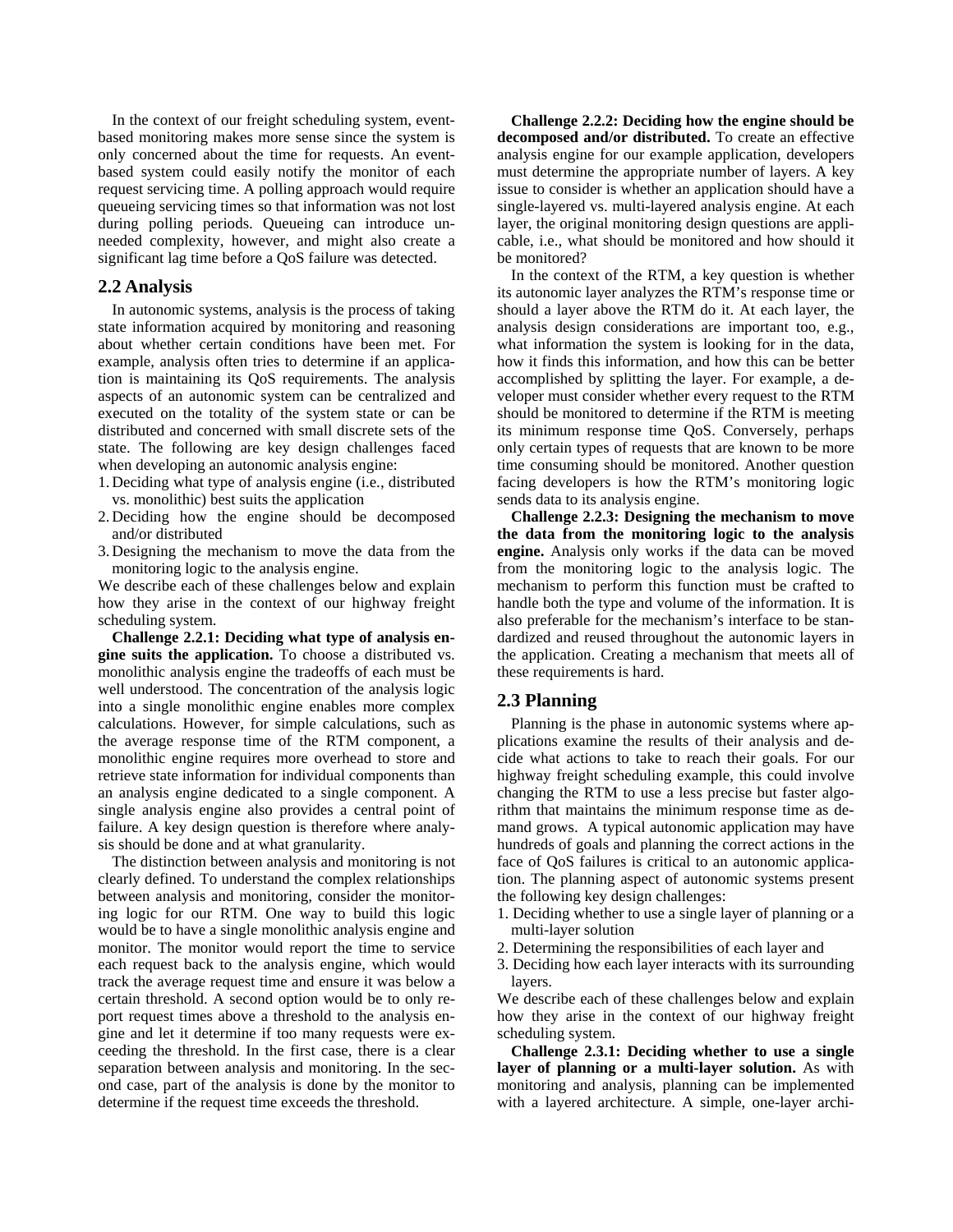tecture would monitor, reason, and react to all system events at one level, which works well for macro-level events and actions. This simple approach is less feasible for applications that need more flexible and fine-grained the control of their behavior. To increase flexibility and fine-grained control, therefore, more layers can be integrated into the system. Layers distribute intelligence throughout the system and support a divide and conquer approach to planning.

**Challenge 2.3.2: Determining the responsibilities of each layer.** After the planning is provisioned into layers, each layer must be assigned a responsibility to react to and recover from QoS failures. In our highway freight scheduling example, one layer might ensure that the RTM is always available and the next layer down might ensure that a minimum response time is maintained. Intelligent separation of responsibilities can produce hierarchical chains of command that reduce the complexity of accomplishing the overall goal. Finding these wellproportioned divisions of labor is hard.

**Challenge 2.3.3: Deciding how each layer interacts with its surrounding layers.** Coordinating and integrating multiple layers into an application can be hard since each layer must interact with its neighboring layers. For example, restarting a subsystem might involve one layer issuing commands to restart each layer beneath it. Another issue is making the layers above aware of the plans that are about to execute. For example, if the layer that maintains minimum response time plans an adjustment to the RTM that will make it temporarily unavailable, the layer responsible for ensuring that the RTM is always available must be notified. The availability layer might also require veto power of the plans of the minimum response time layer to ensure that in-process transactions are completed before the changes proposed by the response time layer go into effect.

### **2.4 Execution**

After an autonomic system has planned its course of action, it must execute its plans. Plans can range from restarting an entire application to applying configuration changes in a single component. Developers of autonomic systems need to address the following key challenges when designing their plan execution infrastructure:

- 1. How to send execution orders to the logic responsible for carrying them out.
- 2. How to carry out the actual execution and
- 3. How to coordinate actions that require multiple components.

To illustrate these challenges in the context of our highway freight scheduling example, we describe an autonomic layer that progressively restarts larger and larger portions of the RTM to recover from errors. This layer must first identify, analyze and plan which portion of the system the restart will initiate from. From that point, the autonomic layer must signal the faulty component to restart. After the restart is complete, the component must be further monitored and analyzed to determine if the error condition has been eliminated. If it has, the autonomic layer is done; otherwise the layer must attempt to restart a larger portion of the application.

For example, assume that the RTM depends on a single component to supply it with the current position of each truck and the current list of shipments that need servicing. We will refer to this component as the geolocator component. If errors prevent this component from obtaining location information for the requests, it might try to restart a sub-component responsible for querying the truck location geo-database. If the restart of the truck location component fixes the problem, the system would cease restarting components. If the problem was not fixed, however, the component might try to restart both its truck location and shipment location components to alleviate the problem. At some point, if the problem could not be fixed, the geo-locator component might need to restart the entire system.

**Challenge 2.4.1: How to send execution orders to the logic responsible for carrying them out.** This design challenge involves determining how the autonomic system communicates with the original point of failure and coordinates the restarts. In a single layered system, this coordination would require the monolithic controller to directly access the geo-locator and its children. This access creates tight coupling of the controller to the implementation details of the geo-locator. An alternate approach is a distributed mechanism by which a central controller can delegate the restart to a component that has access to the component that needs to be restarted. Implementing the restart through delegation would be a layered approach to execution. Each layer would know how to restart larger and larger pieces of the system. The RTM could restart the coordinates system, the coordinates system could restart its children, and each child could restart its internal pieces.

A single monolithic execution controller, however, is not the most elegant approach to execution. By combining a layered approach to monitoring and analysis with layered execution, a system can be created in which levels higher in the hierarchy are only notified of error conditions if the current level cannot recover on its own. Each level monitors, analyzes, plans, and executes to achieve its own goals. If it cannot reach its goals, it notifies the layer above. This design places the recovery logic as close to the original point of failure as possible and also allows quicker detection and correction of errors. Another benefit is that it provides layers of abstraction that help to simplify the logic for each successive block of monitoring, analysis, planning, and execution.

**Challenge 2.4.2: How to carry out execution orders.**  After a command has reached the autonomic layer responsible for performing it, the layer must be able to execute the order. Developers must therefore create an infrastructure to execute orders at runtime and allow those orders to change functional components.

Changing functional components requires that either the components themselves know how to execute the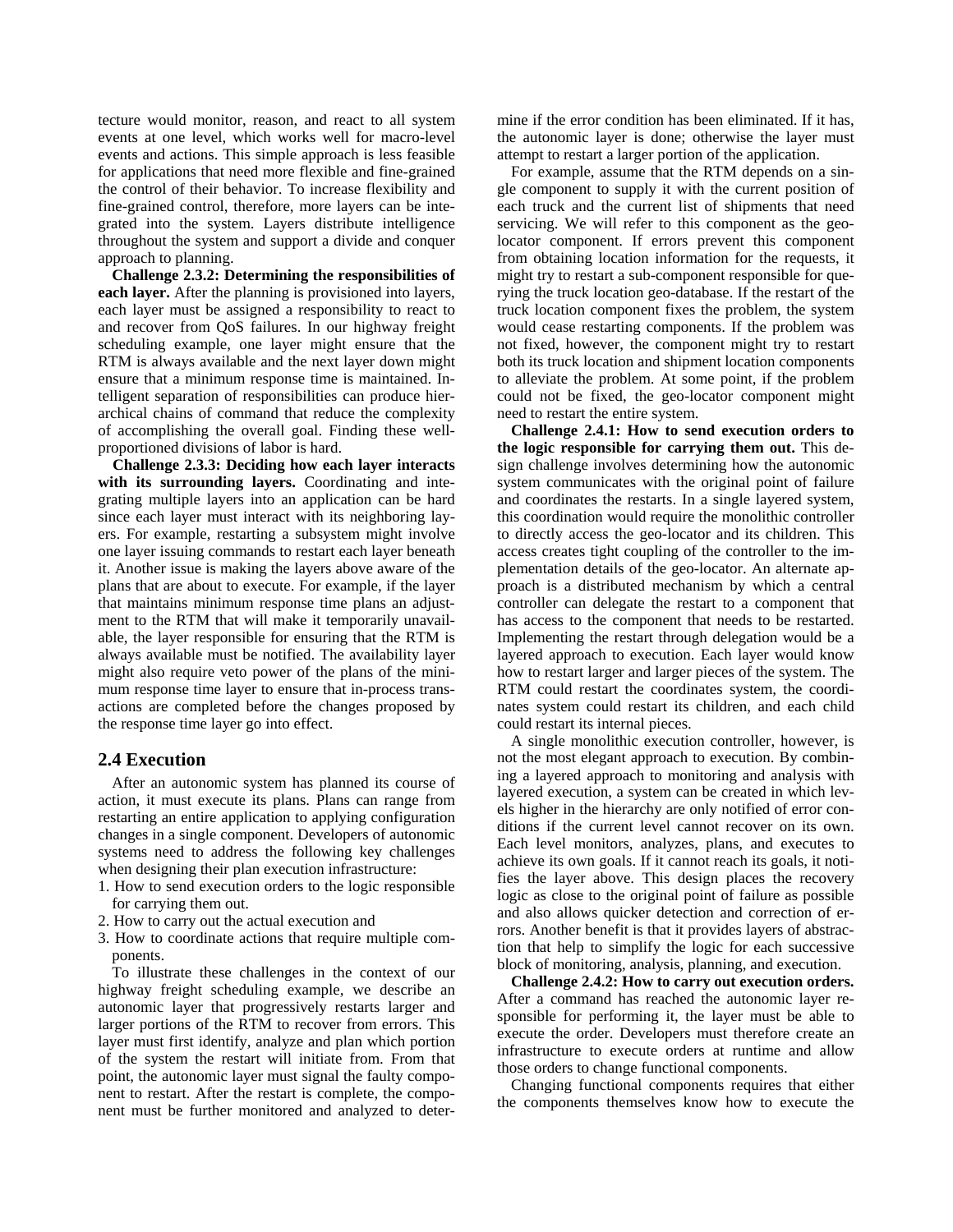orders or that they provide interfaces by which external agents can modify their operation. To provide reusable actions, the interfaces provided by the components must be generic enough that they can apply across the functional boundaries of the components. For example, the RTM and the pickup location system might both support a "restartable" interface that would allow the construction of a generic restart() operation, which could be applied to both components. To provide a flexible and reusable set of adaptive actions, developers must carefully understand the adaptation requirements of the system and how they can be factored into concerns that crosscut component boundaries. Obtaining a clear picture of the overall adaptive properties of the system and finding these concerns is hard.

**Challenge 2.4.3: How to coordinate actions that require or affect multiple components.** In a multi-layered system, executing an adaptation order may affect the components at more than one layer of the system. These multi-component effects can take two forms: (1) the action requires multiple components to adapt or (2) the adaptation of one component triggers changes in other components. In cases that require multiple components to adapt, developers must create a system to both synchronize and signal groups of components working together, which presents identical problems to those of distributed systems that require coordinated actions. For actions in one component that trigger changes in another, developers must clearly understand what these changes are and how the ripple effects will change the system as a whole. Careful attention must therefore be paid to ensure that seemingly innocuous adaptations do not produce unexpected and unwanted results elsewhere.

## **3 Using the J3 Process to Simplify Autonomic System Development**

The J3 Process addresses the challenges of developing autonomic EJB applications discussed in Section 2. This process consists of the following steps:

- 1. The first component used in the J3 Process provides J2EEML, which is a DSML and MDD tool specifically tailored for autonomic applications. The key aspect of J2EEML that addresses many of the design challenges in Section 2 is the formal mapping from QoS requirements to application components.
- 2. The second component used in the J3 Process is a tool that produces many artifacts required to implement autonomic EJB applications modeled in J2EEML. This tool generates code that meets the J2EEML specifications and also reduces the amount of code that developers must write.
- 3. The third component used in the J3 Process is the JFense autonomic framework. JFense provides a standard set of components for monitoring, analysis, planning, and execution. These components can be used by developers to avoid writing custom autonomic frameworks. JFense is flexible and can be configured to

meet the autonomic requirements of a wide range of EJB applications. It addresses the implementation related challenges, such as providing mechanisms to coordinate actions between layers and execute orders, challenges 2.4.2 and 2.4.3.

This section describes each component of the J3 Process and shows how they address key challenges of developing autonomic systems described in Section 2.

## **3.1 Resolving the Challenges of Autonomic Systems with J2EEML**

To address the design challenges discussed in Section 2 we have developed J2EEML, which is a DSML for designing autonomic EJB systems that uses visual representations to model domain-specific abstractions, thereby enabling developers to construct models that incorporate autonomic and QoS concepts as first-class entities. The aim of J2EEML is to formally capture the relationship between QoS goals and application components. Capturing this relationship allows developers to address many of the design challenges from Section 2.

For example, developers can clearly understand which components to monitor in the application since they can visualize the relationships between components and QoS goals. This understanding facilitates intelligent decisions about what to monitor (challenge 2.1.1), and where monitoring logic should reside (challenge 2.1.2).

Developers can also design hierarchical QoS goals to divide and conquer complex QoS analyses. Modeling QoS goals hierarchically provides the following:

- 1. The ability to understand what type of analysis engine to choose (challenge 2.2.1). A small number of complex QoS goals that cannot be broken into smaller pieces imply the need for a monolithic analysis engine. A large number of goals – especially hierarchical QoS goals – imply the need for a multi-layered analysis engine.
- 2. The ability to understand how to decompose the analysis engine into layers (challenge 2.2.2). The hierarchical model of the QoS goals directly corresponds to the decomposition of the analysis engine in layers. A developer first adds a complex QoS goal to the model. The developer then determines if the complex goal can be accomplished by combining the results of several smaller analyses. If so, the developer adds these smaller QoS goals as children of the original QoS goal to represent the smaller analyses and then applies this iterative process to the new children.

Developers can also associate adaptation plans with each QoS goal to design the planning aspects of the autonomic application and aid in the following two tasks:

1. Choosing a single-layer or multi-layered planning architecture (challenge 2.3.1). If a complex QoS goal does not have adaptation plans associated with its children, it implies that the correct course of action to take when one of the child QoS goals fails cannot be de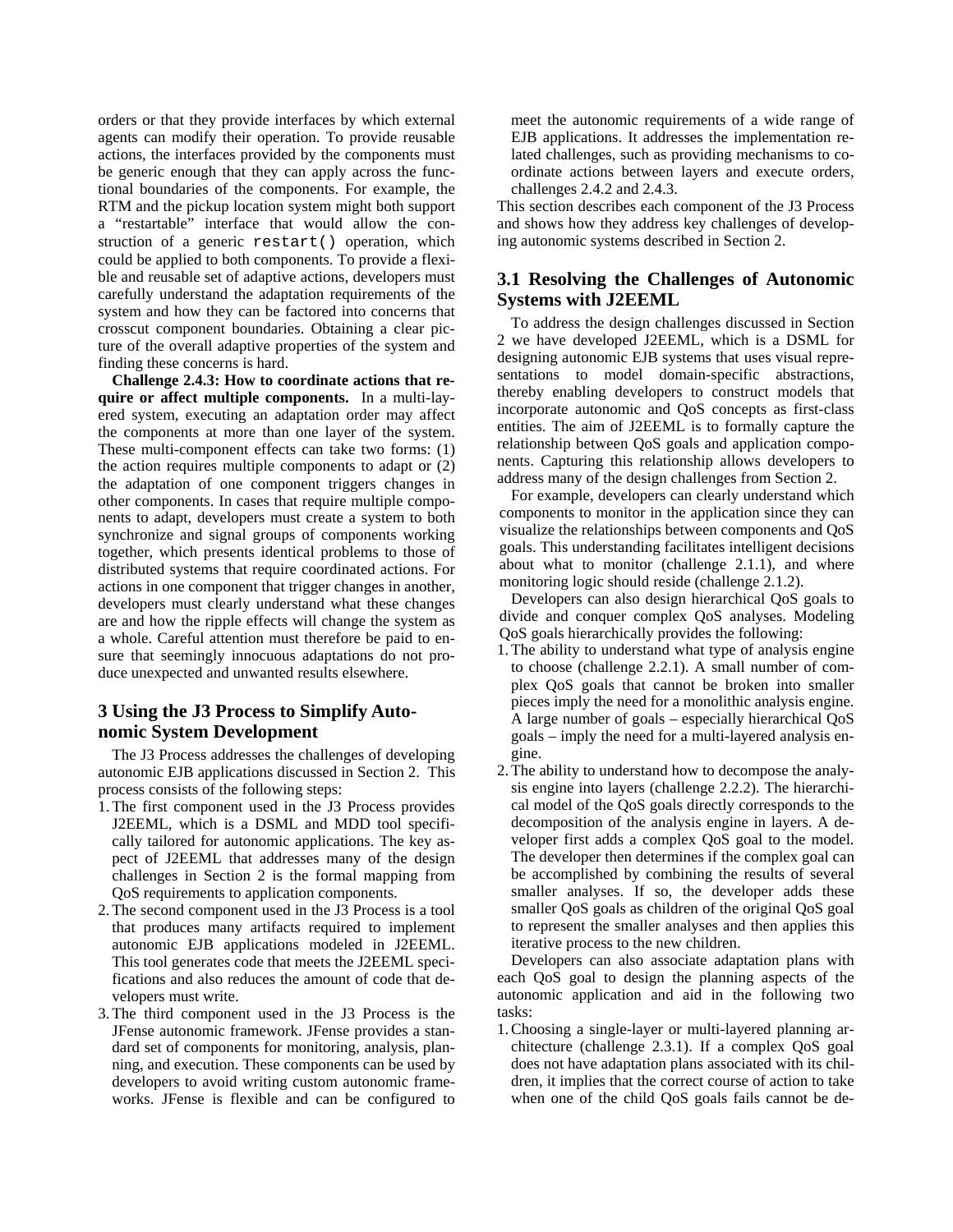termined by the data available to the child. If only toplevel QoS goals have associated adaptation plans, this implies the need for a single planning layer. If, however, the QoS children have adaptation plans associated with them, this implies that they can determine the corrective course of action and require a multi-layered planning solution.

2. The adaptation plans associated with a QoS goal indicate the responsibilities of that autonomic layer (challenge 2.3.2), i.e., the adaptation plan specifies the actions that the autonomic layer is responsible for choosing from in the event of a QoS failure.

The mapping between QoS goals and components facilitates the generation of code artifacts to reduce application development time. For example, understanding which components need to be monitored and analyzed allows external tools to generate proxies and interceptors for the monitored components. These interceptors can relay state information to the monitoring and analysis logic. Code can then be generated that moves the monitoring and analysis results to the appropriate planning layers. Other code generation abilities are facilitated and will be discussed in detail in Section 4.1.

J2EEML captures the design of an autonomic system and the mapping of components to QoS goals in the following four phases:

- 1. Developers create a structural model of the EJBs composing the system
- 2. Developers create models of the goals that the system is attempting to attain
- 3.The goals are mapped to the specific beans within the system that are responsible for them and
- 4. Developers create adaptation plans and associate them with QoS goals.

This modeling process captures the structure of the system, how the QoS properties are related to the structure, and what adaptation should take place if a QoS goal is not met. It is also well-suited for creating both the single and multi-layered models described in Section 2.3.

J2EEML was developed using the Generic Modeling Environment (GME) [14] created by the Institute for Software Integrated Systems (ISIS) at Vanderbilt University (see Sidebar 1 for an overview of GME). A GME-based metamodel describing the problem domain was constructed and interpreted to create the J2EEML DSML for autonomic EJB systems. J2EEML models constructed in the domain are interpreted by Jadapt, which is a tool for generating Java code, EJB skeletons, and necessary EJB deployment descriptors for JFense, which is a component-level autonomic framework for facilitating monitoring, analysis, planning, and execution in a Java application.

### **3.1.1 EJB Structural Model**

The first component of a J2EEML model is its EJB structural model, which describes the components of the system that will be autonomically managed. This model defines the beans that compose the system and captures the EJB specifics of each bean, including JNDI names, transactional requirements, security requirements, package names, descriptions, remote and local interface composition, and bean-to-bean interactions.

#### **Sidebar 1: Overview of GME**

GME is an MDD environment that provides the following capabilities:

- A visual interface that allows building domain-specific modeling languages i.e., GME contains a metamodeling environment that supports the definition of paradigms, which are type systems that describe the roles and relationships in particular domains.
- Allows creation of models that are instances of these modeling language paradigms within the same environment.
- Customize such environments so that the elements of the modeling language represent the elements of the domain in a much more intuitive manner than is possible via third-generation programming languages.
- Allows building libraries of such environments, thereby supporting composition of modeling languages.
- Has a flexible type system that allows inheritance and instantiation of elements of the modeling languages.
- Provides an integrated constraint definition and enforcement module based on OMG's Object Constraint Language (OCL), which enables defining rules that must be adhered to by elements of the models built using a particular modeling language.
- Facilities to plug-in analysis and synthesis tools that operate on the models.

GME is available in binary and open-source form from [www.isis.vanderbilt.edu/Projects/gme/](http://www.isis.vanderbilt.edu/Projects/gme/).

The EJB structural model is constructed via the following steps:

- 1.Each session bean in the system is added to the model by dragging and dropping session bean atoms into the model. Designers then provide the Java Naming and Directory Interface (JNDI) name of the bean, its description, and its state type (stateful or stateless).
- 2. For each session bean, a model is constructed of the business methods and creators supported by the bean by dragging and dropping method and creator atoms. Each method and creator atom has properties for setting the visibility, whether it is part of the local interface, remote interface, or both, the transactional requirements, the security role requirements, and the input/output.
- 3. Entity beans are dragged and dropped into the model to construct the data access layer. These beans are provided a JNDI name/description and properties indicating if they use container managed persistence (CMP) or bean managed persistence (BMP).
- 4. Persistent fields, methods, and finders are dragged and dropped into the entity beans. Each persistent field has properties for setting visibility, type, whether it is part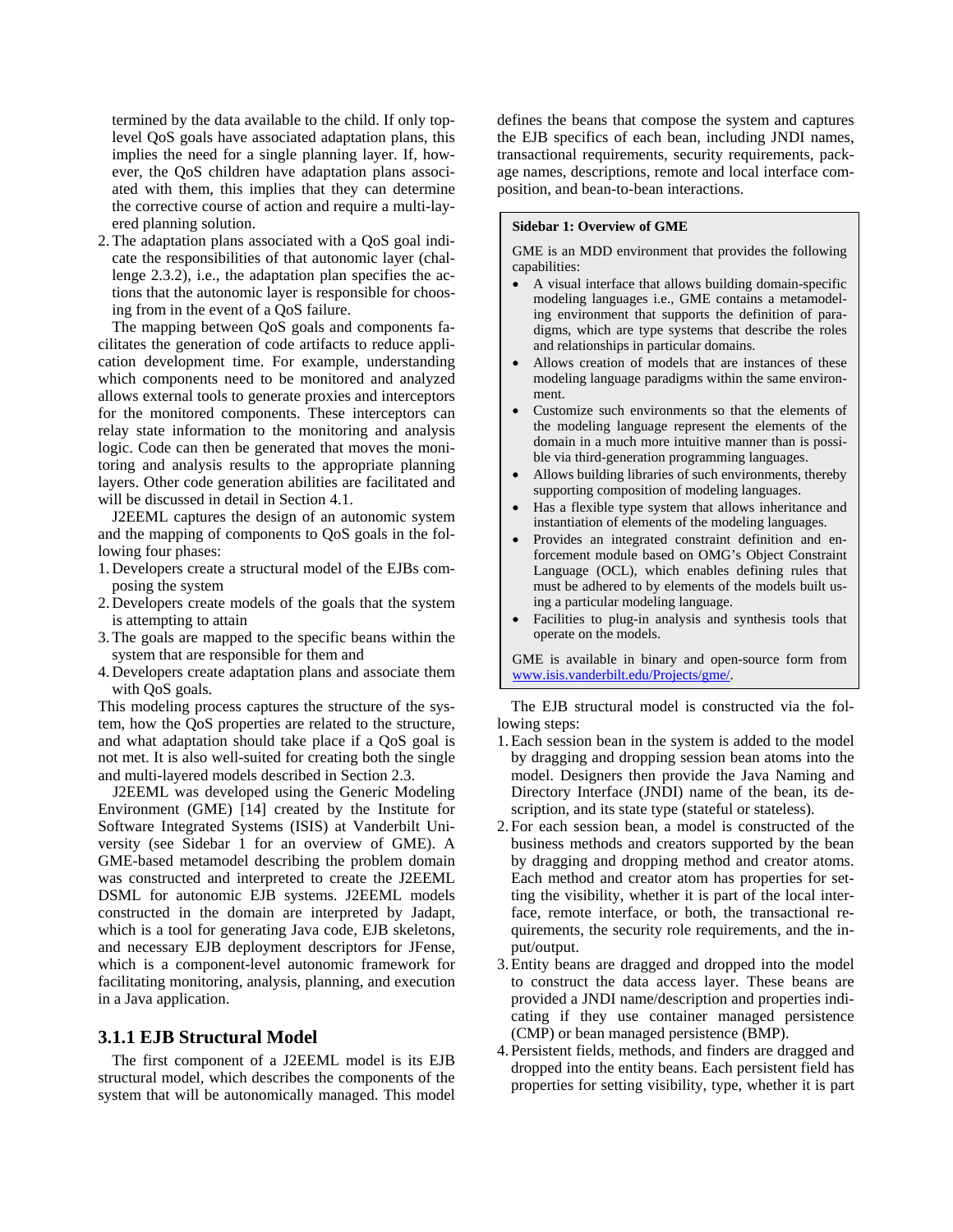of the primary key, and its access type (read-only or read-write).

- 5.Relationship roles are dragged and dropped into the entity beans and connected to persistent fields. These relationship roles can be connected to other relationship roles to indicate entity bean relationships.
- 6.Connections are made between beans to indicate beanto-bean interactions. Capturing these interactions allows Jadapt to later generate the required JNDI lookup code for a bean to obtain a reference to another bean.

After these six steps have been completed, the J2EEML model has enough information to represent all the structural parts of the EJBs. The only structural aspect not modeled is the implementation of the logic for the business methods. Figure 3 shows a J2EEML structural model of the highway freight scheduling system described in in Section 2.



**Figure 3: J2EEML Structural Model. [2](#page-7-0)**

To support decomposition of complex architectures into smaller pieces, J2EEML allows EJB structural models to contain child EJB models (solutions). Beans within the sub-solutions show up as ports that can receive connections from the parent solution. This design allows developers to decompose models into manageable pieces and enables different developers to isolate their designs.

For our highway freight scheduling example, we constructed a structural model of each bean required for the RTM, constraint-optimization engine, truck status system, and incoming pickup request system. This structural model can be seen in Figure 3. The model also included information on the entity beans used to access the truck location database and the pickup request database.

Using the J2EEML model based approach provided following advantages in the design phase:

- 1.Clear visualization of the beans and their interactions
- 2. Visualization of component security requirements
- 3. Visualization of system transactional requirements
- 4. Visualization of interactions between beans
- 5. Enforcement of certain EJB best practices, such as the Session Façade pattern [10], which hides Entity beans from clients through Session beans.
- 6. Model correctness checking, including checks for proper JNDI naming.

The visualization benefits significantly decreased the difficulty of understanding the system structure and interaction. The correctness checking and enforcement of best design practices facilitated rapid creation of both a correct by construction and well-designed solution.

### **3.1.2 Goal Modeling**

The next component of a J2EEML model is the QoS goals model, which contains the properties that the autonomic aspects of the system are concerned about. The QoS goals determine what gets monitored and analyzed (Challenge 2.1.1). Goals are modeled in J2EEML as QoS properties that the system needs to maintain. Developers drag and drop goals into J2EEML models. Each goal provides properties for setting its name and description. Complex goals can be constructed hierarchically by dragging and dropping sub-goals into a parent goal. These sub-goals represent the QoS properties that must be maintained for the parent to succeed.

The QoS goals model is critical for understanding an autonomic system's QoS properties and choosing the appropriate monitoring, analysis, planning, and execution architecture. It is also crucial to designing the structural architecture of the EJB application and understanding how it meets those goals. Capturing and mapping QoS requirements to the appropriate structural architecture have traditionally used textual descriptions, such as "the service must support X users with an average access time of Y." Due to the lack of an unambiguous formal description, such descriptions are prone to different interpretations, which result in architectures that do not meet the QoS requirements. Choosing an EJB architecture that best fits the QoS requirements can be complex and error-prone since specification ambiguity and hidden trade-offs in architectures make it hard to choose the appropriate design.

For example, with a J2EE implementation of a service, deciding whether to use remote interfaces or not can have a substantial impact on end-to-end system QoS. Remote interfaces allow for distribution of beans across servers, which can increase scalability. Distribution can also increase latency, however, since requests must travel across a network or virtual machine boundaries.

Understanding the hierarchical relationships between QoS properties can be used not only to design the appropriate structural architecture, but also to determine the layering scheme used to monitor, analyze, plan, and execute (challenges 2.1.2, 2.2.1, 2.2.2, 2.3, 2.3.1, 2.3.2). If only a few large-scale QoS goals are required, a monolithic approach is appropriate. As the complexity of the relationships between QoS goals increases, multilayered solutions become more appropriate. By visualizing the QoS properties and hierarchical relationships via J2EEML models, developers can better understand what approach(es) to apply.

<span id="page-7-0"></span> 2 All J2EEML screenshots have been cropped to focus on the models presented within them.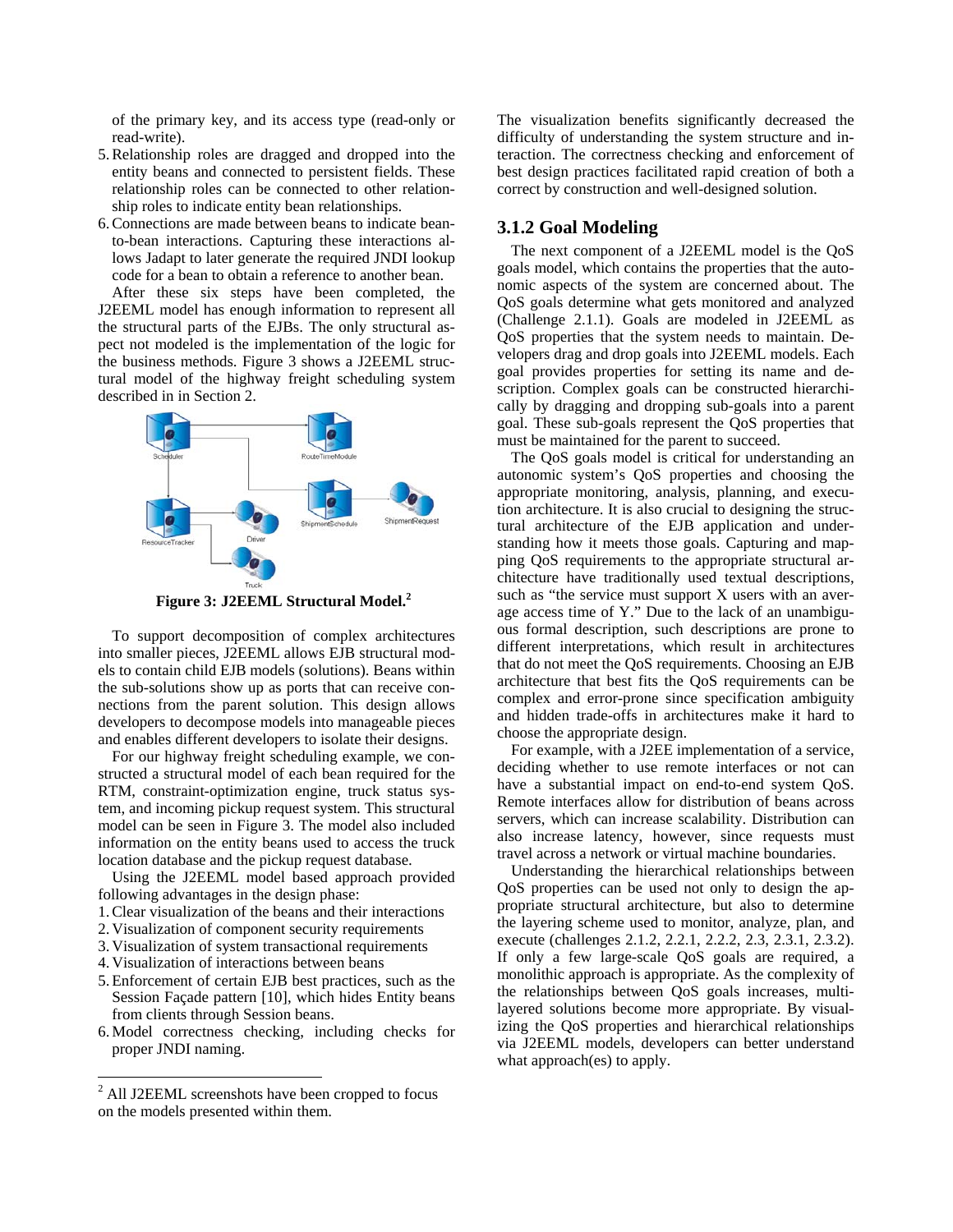### **3.1.3 Goal-to-EJB Mapping**

After the structural and goal models are completed, developers can use J2EEML to create a mapping from the QoS goals to the EJBs in the structural model. This mapping documents what portions of the system are responsible for which QoS goals. It also indicates where monitoring, analysis, and adaptation need to occur for an autonomic system to maintain those goals (challenges 2.1.2 and 2.2.2).

Each QoS goal in J2EEML can be associated with multiple EJBs, which supports aspect [15] type modeling of QoS goals when they crosscut component boundaries. For example, maintaining a certain minimum response time might be crucial for several different components. Connecting multiple components to a QoS goal rather than creating a copy for each component produces clearer models. It also clearly shows the connections between components that share common QoS goals. Figure 4 shows a mapping from QoS goals to EJBs.



**Figure 4: J2EEML Mapping of QoS Goals to EJBs.** 

Components can have multiple QoS goal associations, which are accomplished in J2EEML by either creating a single goal for the component that contains sub-goals or by connecting multiple QoS goals to the component. If the combination of goals produces a meaningful abstraction, hierarchical composition is preferred. For example, a QoS goal called "Always Produces Correct Result" could be constructed from the sub-goals "No Exceptions Thrown" and "Never Returns Null." Combining "Minimum Response Time" and "No Exceptions Thrown," however, is unlikely to produce a meaningful higherlevel abstraction, so the multiple connection method is preferred in this case.

Once goals are created, each goal can have an associated adaptation plan to execute if the goal is not being met. Associating adaptation plans with strategies provides a way to formally capture the proper course of action in the event of a QoS failure. It also allows developers to create hierarchical adaptation plans.

# **3.2 Reducing the Complexity of Implementing an Autonomic System with Jadapt and JFense**

JFense is a component-level autonomic framework that addresses many challenges described in Section 2

involved with developing autonomic systems. It provides a standard set of components and interfaces for monitoring the QoS of EJBs, analyzing system state, communicating between autonomic layers, determining how to adapt to QoS failures, and executing complex adaptation plans. Jadapt serves as the bridge between the J2EEML model (Section 3.1) and the JFense framework (Section 3.2.2). Jadapt generates Java code for the structural model represented in J2EEML and also generates glue code to plug the generated EJBs into the JFense framework. The goals of JFense and Jadapt are to:

- **Provide a standard framework for performing autonomic functions in an application**. JFense can be configured to mirror the autonomic architecture described by the J2EEML model. JFense is responsible for gluing the monitoring, analysis, planning, and execution logic of the application. JFense alleviates developers from reinventing an autonomic framework for their application. It also handles the communication between layers (challenge 2.2.3) since application developers do not have to write code to move the data from the monitoring logic to the analysis logic. JFense drives the communication between layers (challenges 2.3.3 and 2.4.1) since developers do not write the code to relay/coordinate planning information and adaptation orders. JFense provides a configurable eventbased monitoring framework (challenge 2.1.3). Finally, JFense contains an adaptation system that can coordinate adaptation actions between layers and execute the actions (challenges 2.4.2 and 2.4.3).
- **Rapid development and verification of autonomic code through model interpretation**. Jadapt generates configurations for JFense to mirror the J2EEML model, stubs for the EJBs, EJB deployment descriptors, and monitoring, analysis, planning, and execution class stubs, which relieves the developer of a considerable set of coding tasks. Moreover, Jadapt ensures that the code mirrors the system architecture in J2EEML implementation, which reduces problems from misinterpretation of the specification and inconsistencies between implementations and interfaces.

The remainder of this section describes how J2EEML, Jadapt, and JFense collaborate to simplify the development of autonomic EJB applications.

# **3.2.1 Simplifying the Creation of Autonomic Applications that Meet Specifications with Jadapt**

Jadapt is a J2EEML model interpreter that generates implementations of EJBs from a structural model defined using J2EEML. Figure 6 illustrates the Jadapt generated code. These classes include stubs for the methods and creators declared, as well as classes for plugging EJBs into JFense, which is our autonomic computing framework described in Section 3.2.2. Using the interbean interactions from the structural model, Jadapt generates code to get references to the homes of the EJBs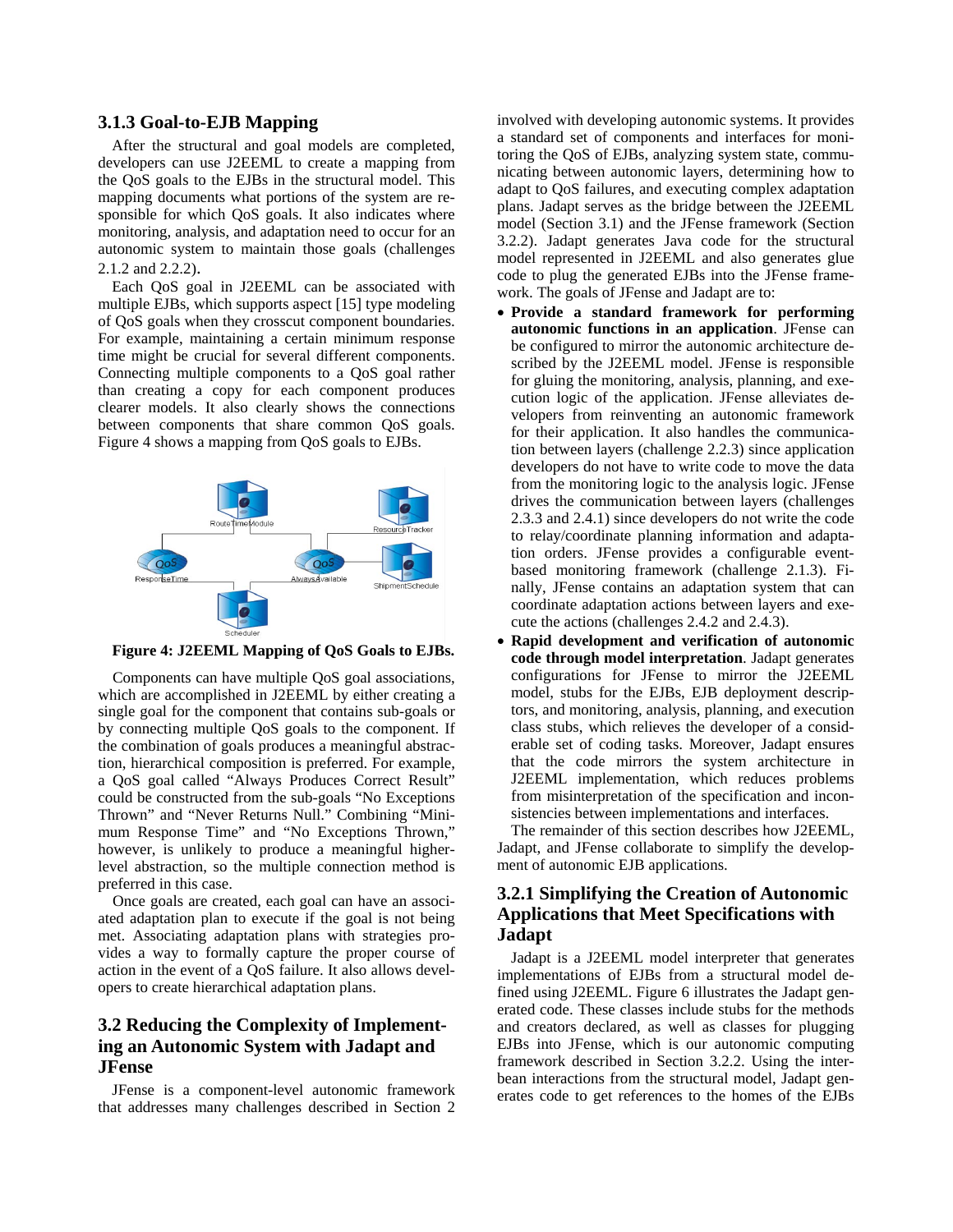referred to by each bean, which frees developers from writing boilerplate code to obtain these references each time they need them. The design of the generated JNDI mechanism centralizes the lookups in one class, which makes it possible to implement caching solutions if needed. Generation of the JNDI lookup code also ensures that the correct JNDI names are used. Developers call get methods that return an instance of the home interface they need. Usually, discovering JNDI lookup errors cannot be done until run-time, which is far more costly and hard to debug.

Jadapt assumes that developers will modify the generated beans outside of the J2EEML development environment. Bean classes are therefore marked up with XDoclet attributes to automate the synchronization of the bean class, interfaces, and descriptors. XDoclet reads these attributes and generates the required interfaces and deployment descriptor XML. Developers only need to maintain the central bean class and synchronize the interfaces to it with XDoclet.



**Figure 6: Jadapt Code Generation** 

The bean descriptor XML generated by Jadapt includes all of the transactional, security, visibility, relationship, and container type properties declared in the model. For example, if method getCoordinates() on class RTM is given a limited set of security roles that can access it, this security declaration will be included in the generated bean descriptor, which ensures that the design, deployment, and configuration are in sync. Generating the bean descriptor eliminates typographical errors from hand editing of descriptor XML.

For our highway freight scheduler, Jadapt reduced the development time of the application by generating:

- 1. All skeleton classes and interfaces required for EJBs
- 2. XDoclet attributes to maintain class, interface, and deployment descriptor synchronization during the development cycle
- 3. XML deployment descriptors for the EJBs
- 4. An Ant build infrastructure
- 5. Project documentation from descriptions captured in the model

6. Glue code to plug the generated EJBs into JFense Since developers can easily adjust the application design and regenerate the application skeleton, their efforts are focused on designing the application and implementing the logic required for the business methods.

# **3.2.2 Simplifying Autonomic Application Development with the JFense Framework**

To simplify the development of autonomic EJB applications, we created the JFense framework for constructing autonomic EJB systems. JFense provides a multilayered architecture for monitoring, analyzing, planning, and executing in an autonomic system.



**Figure 7: The JFense Multi-Layered Architecture.** 

The basic structure of JFense is shown in Figure 7 and is defined as follows:

- 1.Each bean has a guardian class responsible for monitoring its state and running QoS analysis. The beans push state data out to the guardians using an eventbased system. The guardians act as observers on the beans [17], i.e., they are the key elements for monitoring beans and routing state information to the proper QoS analysis objects.
- 2. An analysis class for each QoS goal is created. These QoS goals are used by the guardians to analyze the bean's current state and determine if it is meeting its QoS requirements. Hierarchical QoS goals are created through aggregation.
- 3.Each guardian class has an associated action plan for determining the course of action if a QoS goal fails. The guardian also notifies any guardians at the level above when it cannot maintain its QoS goals.
- 4. A central Java Management Extension (JMX)-enabled bean resides at the top of the hierarchy and serves as a super guardian. This bean can be remotely managed and configured through JMX.

When a bean's state changes, it notifies its guardian that a state change event has occurred. The guardian then uses its QoS analysis objects to analyze the bean's state and ensure that its objectives are still being met.

Bean requests are the default state information monitored by guardians. Jadapt generates proxies that monitor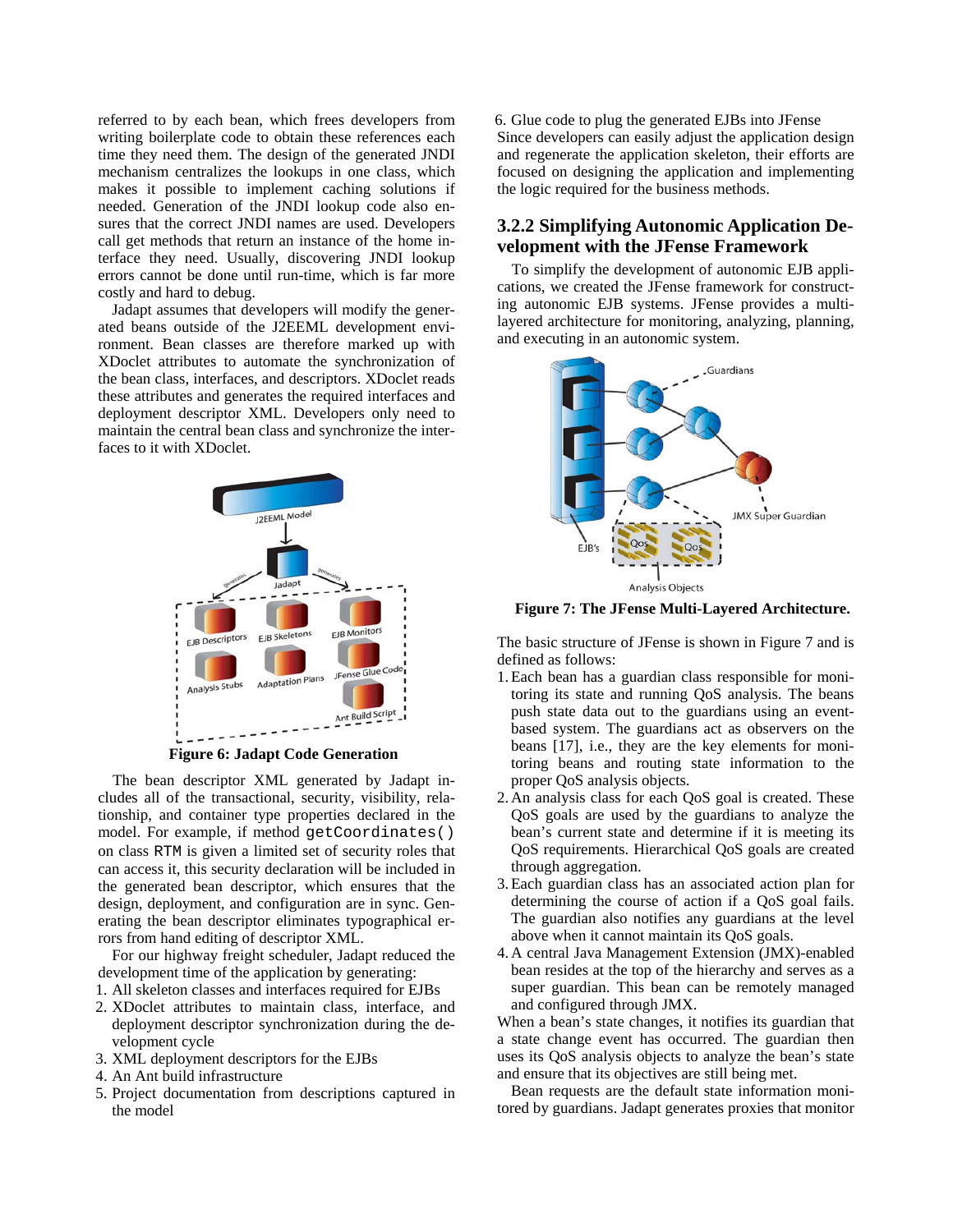the input, output, time, and exceptions thrown for each method accessible through the beans local or remote interface and pass it to the Guardians. This coordination of proxies and guardians applies the Proxy [19, 20] and Interceptor [20] patterns, which intercept requests to an object before delegating the request to the actual object. This functionality can be adapted for unit testing before planning logic has been developed. In fact, logic for unit tests can be later recycled to form real-time QoS tests.

For example, a unit test may be constructed to ensure that a method of the RTM never throws an exception. It may not be feasible, however, to cover every possible input combination to a method during unit testing. Assume a method passes the unit test, but developers identify certain incorrect configurations under which the method could throw an exception. A QoS test can be constructed from the original unit test that monitors whether or not the method ever throws that exception. If that particular exception is thrown it indicates a misconfiguration, the guardian can then take steps to fix the bean's configuration.

Beans monitor requests on their accessible methods through generated proxies. When a request is issued to the bean, the generated proxy first receives the request and notes the start time. The proxy then notifies the guardian that a request is starting so that any pre-conditions on the request can be analyzed. These pre-conditions can be used to identify QoS failures in other portions of the system. The proxy then passes the request to the actual method that contains the logic to fulfill it (we refer to this method as the *implementing method*). When the implementing method has returned, the bean again notifies its guardian, which enables the guardian to check post-conditions, such as output correctness or servicing time. Finally, the result is passed back to the caller. This system of intercepting requests and passing the state events to the analysis objects relieves application developers from manually implementing state event and monitoring capabilities (challenge 2.2.3).

As described above, each request incurs monitoring overhead. This monitoring, however, need not happen on a per-request basis, i.e., the guardian can be tuned to only listen at certain event intervals or not to begin listening until activated by another portion of the system. The guardian can also begin monitoring when an exception is raised during a request. The guardians use the Strategy pattern [17] to allow the appropriate monitoring scheme to be configured (challenge 2.1.4).

After the state is routed to the analysis object, it determines if its QoS property is being met. JFense has several predefined analysis objects for common functions, such as monitoring request time. Other autonomic analyses can be added by extending the JFense analysis interfaces or implementing the class skeletons generated by Jadapt from the J2EEML model. If the QoS is not being maintained, the analysis object notifies the guardian, which will either directly execute an action plan or propagate the QoS failure event up the chain of guardians. This chain of communication between guardians provides a solution to the problem of coordinating multiple layers (challenge 2.3.3).

Guardians also use the Strategy pattern to determine how to react to a QoS failure. Different planning strategies can be configured into a guardian at design- or runtime to find the appropriate course of action for each QoS failure. The default strategy uses a hashing scheme to associate QoS analysis objects with Command pattern actions, which encapsulates an action as an object, to allow requests to be queued, logged, or undone. In the event of a QoS failure, the appropriate action is looked up from the table and executed.

To provide a flexible means of controlling components, the guardians implement the Extension Interface pattern [24], which is to provide a mechanism to query a component for the interfaces it supports and obtain an interface. When an action is executed, it is passed a reference to the guardian that observed the QoS failure. The action can use the guardian to locate objects that support the interfaces it needs to accomplish its goals. In the case of the RTM, this might involve looking up a Restarter interface to allow the action to restart the RTM after an error occurred.

JFense alleviates developers of the need to build an autonomic framework from scratch for the highway freight scheduling system. JFense handles inter-layer communication so that developers can focus on the logic needed to analyze the state data, determine the correct course of action, and adapt the system. JFense also provides the communication, monitoring, and bus infrastructure to glue the provided logic together, which significantly reduces the time and effort required to build autonomic applications that monitor their own state and adapt to achieve their goals.

#### **4 Related Work**

This section reviews work on aspect-oriented programming, J2EE instrumentation, J2EE management, and middleware for adaptive QoS provisioning. We look at a group of technologies that are combined to form autonomic applications. These technologies are not combined by any research effort, however, into a single solution for autonomic computing.

**Aspect-oriented programming.** Separating concerns that crosscut multiple layers of an application is hard. Aspect-oriented programming (AOP) offers meta-programming mechanisms that enable developers to specify *aspects* or crosscutting concerns and inject them across multiple levels of an application. This injection can be done at compile-and/or run-time. Two such facilities for Java are AspectJ [21], which imbues objects with the meta-defined behaviors at compile-time, and Aspect-Werkz [22], which uses Java reflection to attach the behavior at run-time.

AspectJ and AspectWerkz have been used to monitor the performance of pre-existing J2EE applications.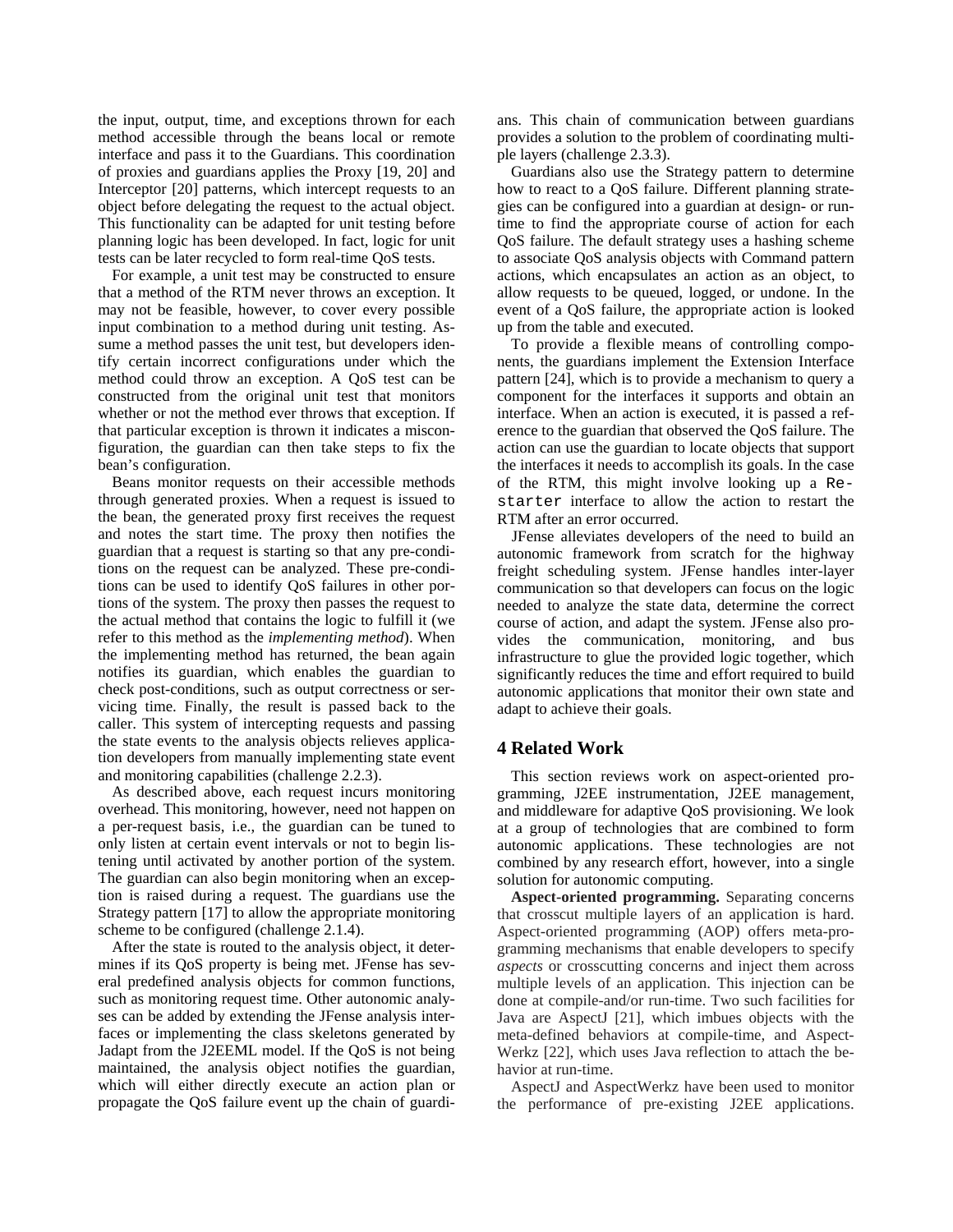These aspect-oriented languages help imbue autonomic capabilities into existing systems. They take the approach of modifying the application itself rather than the common approach of retrofitting the application's logging mechanism to fit Common Base Event (CBE) or other easily analyzed format.

When designing an autonomic application, the use of patterns, such as the Interceptor pattern [24] and the Smart Proxy pattern [19, 20], can minimize the need for an aspect-oriented approach. JFense uses the Proxy/Interceptor approach since it is not currently intended to retrofit existing applications.

AspectJ and AspectWerkz can be used to weave autonomic concerns into an application. They do not however provide any means of addressing the challenges discussed in sections 2.1–2.4. J3 provides a development solution that directly addresses the challenges in 2.1–2.4. AspectJ and AspectWerkz are a means to help integrate autonomic functions. The J3 process provides an autonomic development solution that covers application design to code generation to runtime monitoring, analysis, planning and execution.

**J2EE instrumentation and management**. Work on J2EE instrumentation is closely related to monitoring and out-of-band adaptation [18]. Java Management eXtensions (JMX) provide a standardized mechanism for remotely instrumenting and managing Java applications. It can be used to remotely coordinate the autonomic nervous systems of several applications. Although remotely accessible EJBs could perform the same function, JMX is designed specifically for management and instrumentation. Custom EJB solutions would inevitably reinvent much of JMX's functionality. A custom solution would also be incompatible with existing remote management consoles.

JMX aids in the development of autonomic systems, but as with aspect-oriented programming, does not by itself provide an autonomic framework. JFense uses JMX to offer inter-application coordination of autonomic capabilities. Again, J2EEML, Jadapt, and JFense provide end-to-end autonomic application development and not merely generic glue to attach autonomic capabilities.

**Adaptive and reflective middleware.** Adaptive and Reflective middleware analyzes its own state and adapts its QoS provisioning to maintain pre-defined levels of service. The dynamic provisioning of QoS properties in middleware mirrors the challenges faced in autonomic systems. Care must be taken to separate the concerns of monitoring and adaptation from application logic [18]. The Proxy [17] and Interceptor [24] patterns are familiar to CORBA applications. Qoskets [21] and Quality Objects (QuO) [23] are similar in intent to JFense, in that they focus on separating the monitoring of QoS from the application logic and provide introspection mechanisms by which applications can observe and react to changes in their own state. The entire J3 Process not only includes an autonomic framework but an end-to-end modeling and code-generation solution. J3 aids not only by

providing a framework but by facilitating system design and specification. Jadapt is J3's mechanism for ensuring that the autonomic application meets the specification. Using a modeling to run-time autonomic solution, ensures that the application is properly designed, meets its goals, and is a proper implementation of the autonomic specification. Qoskets and QuO do not provide model verification or a mechanism to ensure that the application meets its specifications.

### **5 Concluding Remarks**

Significant challenges arise when developing EJB applications with autonomic capabilities. In particular, developers must reason about complex sets of QoS goals and ensure that applications meet them. Autonomic capabilities provide a means for EJB applications to selfmanage and attempt to maintain the QoS goals. To facilitate self-management, both the structure of EJB applications and their QoS goals must be captured formally so that applications can reason about themselves.

The bridge between the QoS goals of autonomic systems and their structural designs involves mapping these goals to specific system components. Without this mapping, applications cannot use introspection to determine whether their QoS goals are being met. The J2EEML MDD tool described in this paper helps link goals and structure by allowing developers to specify this mapping formally via a domain-specific modeling language. J2EEML also includes mechanisms for describing complex EJB structures, interactions, and architectures.

After the structural properties, QoS goals, and goal to structure mapping have been captured by J2EEML, developers still must integrate autonomic features into their distributed EJB applications. This integration is often overly complex due to the lack of component-level frameworks for application autonomicity. To address these concerns, we have developed the Jadapt code generation tool and the JFense autonomic framework. Jadapt allows developers to generate the required code to plug their application's EJBs into JFense. JFense provides a comprehensive and flexible framework for multi-layered autonomic monitoring, analysis, planning, and execution architectures, which allows developers to focus on the system's business logic and QoS analysis logic. The J3 Process provides a component-level toolkit that simplifies the development of autonomic EJB applications.

From the development of the J3 process, we have learned that creating reusable components to monitor a system and execute adaptation plans is a challenging endeavor. Not all applications will want to monitor the same types of data sets. The monitoring framework must therefore be flexible to incorporate unanticipated data sets, yet it also needs to handle the most common cases well. Striking this balance between flexibility and general case utility takes patience and iteration.

We have also learned that developing adaptations for an application is a tricky process. Most developers do